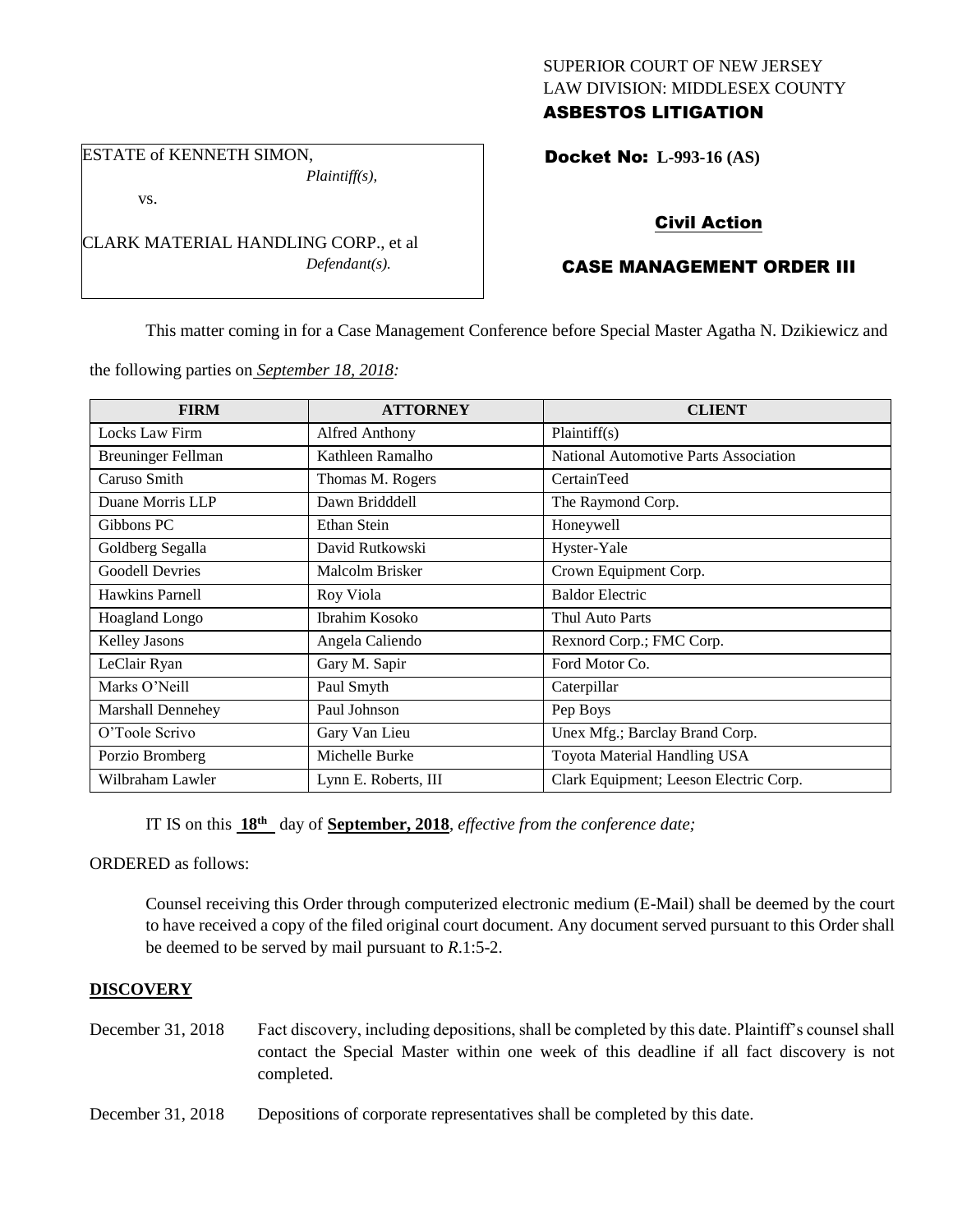# **EARLY SETTLEMENT**

March 15, 2019 Settlement demands shall be served on all counsel and the Special Master by this date.

## **SUMMARY JUDGMENT MOTION PRACTICE**

March 15, 2019 Plaintiff's counsel shall advise, in writing, of intent not to oppose motions by this date. March 29, 2019 Summary judgment motions shall be filed no later than this date. April 26, 2019 Last return date for summary judgment motions.

### **MEDICAL DEFENSE**

- October 31, 2018 Plaintiff shall serve executed medical authorizations by this date.
- February 28, 2019 Plaintiff shall serve medical expert reports by this date.
- February 28, 2019 Upon request by defense counsel, plaintiff is to arrange for the transfer of pathology specimens and x-rays, if any, by this date.
- June 28, 2019 Defendants shall identify its medical experts and serve medical reports, if any, by this date. In addition, defendants shall notify plaintiff's counsel (as well as all counsel of record) of a joinder in an expert medical defense by this date.

#### **LIABILITY EXPERT REPORTS**

- February 28, 2019 Plaintiff shall identify its liability experts and serve liability expert reports or a certified expert statement by this date or waive any opportunity to rely on liability expert testimony.
- June 28, 2019 Defendants shall identify its liability experts and serve liability expert reports, if any, by this date or waive any opportunity to rely on liability expert testimony.

### **ECONOMIST EXPERT REPORTS**

- February 28, 2019 Plaintiff shall identify its expert economists and serve expert economist report(s), if any, by this date or waive any opportunity to rely on economic expert testimony.
- June 28, 2019 Defendants shall identify its expert economists and serve expert economist report(s), if any, by this date or waive any opportunity to rely on economic expert testimony.

### **EXPERT DEPOSITIONS**

July 29, 2019 Expert depositions shall be completed by this date. To the extent that plaintiff and defendant generic experts have been deposed before, the parties seeking that deposition in this case must file an application before the Special Master and demonstrate the necessity for that deposition. To the extent possible, documents requested in a deposition notice directed to an expert shall be produced three days in advance of the expert deposition. The expert shall not be required to produce documents that are readily accessible in the public domain.

 $\_$  ,  $\_$  ,  $\_$  ,  $\_$  ,  $\_$  ,  $\_$  ,  $\_$  ,  $\_$  ,  $\_$  ,  $\_$  ,  $\_$  ,  $\_$  ,  $\_$  ,  $\_$  ,  $\_$  ,  $\_$  ,  $\_$  ,  $\_$  ,  $\_$  ,  $\_$  ,  $\_$  ,  $\_$  ,  $\_$  ,  $\_$  ,  $\_$  ,  $\_$  ,  $\_$  ,  $\_$  ,  $\_$  ,  $\_$  ,  $\_$  ,  $\_$  ,  $\_$  ,  $\_$  ,  $\_$  ,  $\_$  ,  $\_$  ,